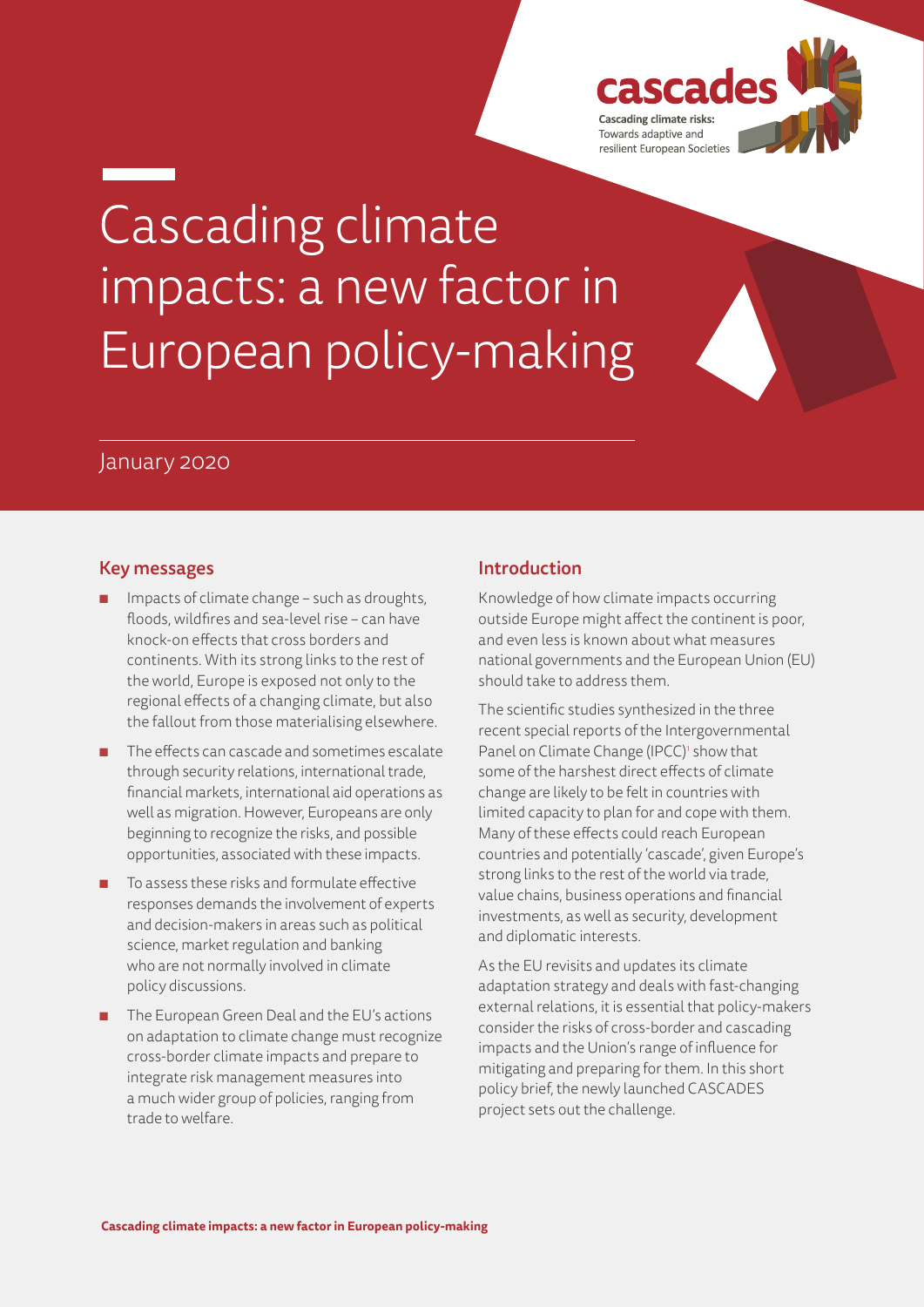

To date, cross-border and cascading climatic impacts have taken governments and business by surprise.

# What are 'cross-border' and 'cascading' effects of climate change?

The reach of climate-related environmental events beyond national borders is becoming ever-more apparent: from the extreme weather impacts of melting glaciers<sup>2</sup> to the effects of increasing rainfall variability causing transnational drought and susceptibility to wildfires. Such impacts may not only physically cross borders but can also be transmitted through international processes such as trade and financial flows. Consider a climate trigger, such as drought destroying a crop that was destined for export through global trade. If production losses affect world supply, local hardship may also impact countries that import the produce via higher prices.

These kinds of risks can cascade through multiple physical, human and market effects and responses. The perception of a climate-related impact may be as important as the impact itself as markets attempt to price in future events. Figure 1 illustrates simultaneous initial impacts of such a climate trigger in two countries (Russia and Pakistan), resulting in a shortfall of cereals to international markets.3 This is based on what happened in 2010 when cereal prices spiked as a result of droughtrelated harvest failures and a subsequent Russian export ban. This led to higher food prices globally including in Europe – use of food banks in the UK, for example, went up by 50% in 2010.<sup>4</sup> In Egypt (whose government had conducted partial market liberalization reforms), the higher cost of food became one trigger for riots which led to a change of government – although the main drivers of the uprisings were historical and domestic.

This example shows how impacts may escalate rather than diminish with distance and policy challenges could vary greatly across the different regions affected. The global interconnectedness of financial systems, the just-in-time nature of supply chains, and the breakdown of multilateral



#### **Figure 1. An example of cross-border impacts: drought and food prices5**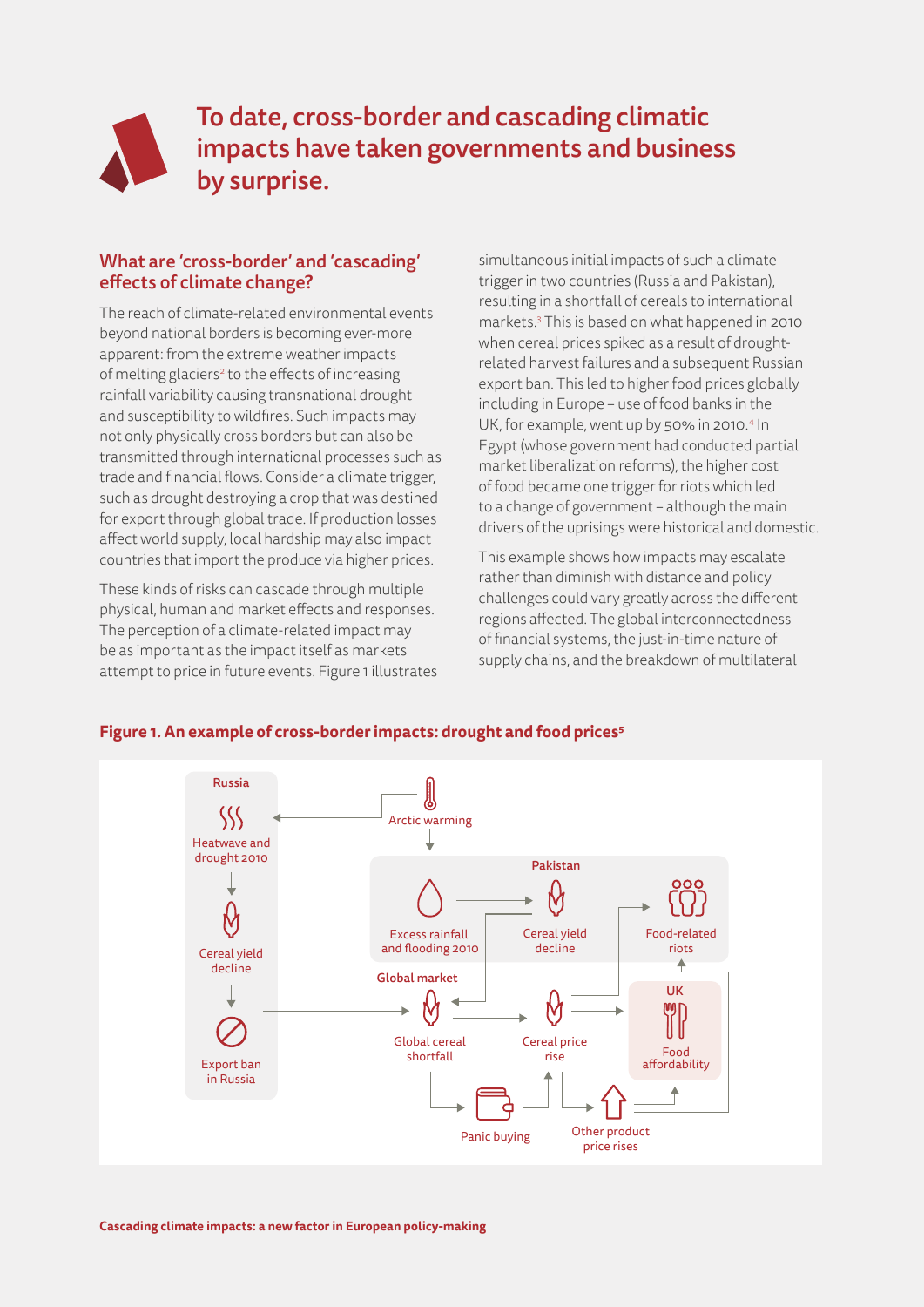cooperation mechanisms (which could buffer shocks), have increased systemic fragility at a time when climate change shocks are intensifying.

Similar patterns are identifiable for major forest fires, floods or hurricanes affecting the EU's trading partners. European companies with assets and operations in affected areas may see shocks influence capital flows, profit margins and insurance premiums, with potential knock-on effects for the banking sector and national economies. Figure 2 gives an idea of the multiple ways in which climate impacts elsewhere could become risks for Europe.

Gradual changes in climatic conditions may also result in cross-border impacts, including society-wide transformations, such as migration induced by land degradation, and impacts offering new strategic opportunities, like the opening of Arctic shipping routes due to ice retreat.

In security circles, climate change is spoken of as a 'threat multiplier'. Whilst it will rarely be the sole driver of a security threat, its effects can amplify

local grievances, ongoing environmental problems and governance challenges, potentially prompting competition over resources and political influence, which in turn have cross-border effects.<sup>6</sup>

Resulting geopolitical dynamics could include new alliances between countries facing climaterelated national crises and those offering credit and humanitarian response, as well as militarized expansionist strategies where resources become scarce. Moreover, severe and/or repeated climate impacts could overpower the governance capacities of regional powers (e.g., monsoon irregularities in South Asia), with potentially highly destabilizing consequences.

To date, cross-border and cascading climatic impacts have taken governments and business by surprise. We are only just beginning to explore the web of potential impacts, transmission mechanisms, and responses triggered by one or more climaterelated events.



#### **Figure 2. Some examples of Europe's exposure to cascading climate change impacts**